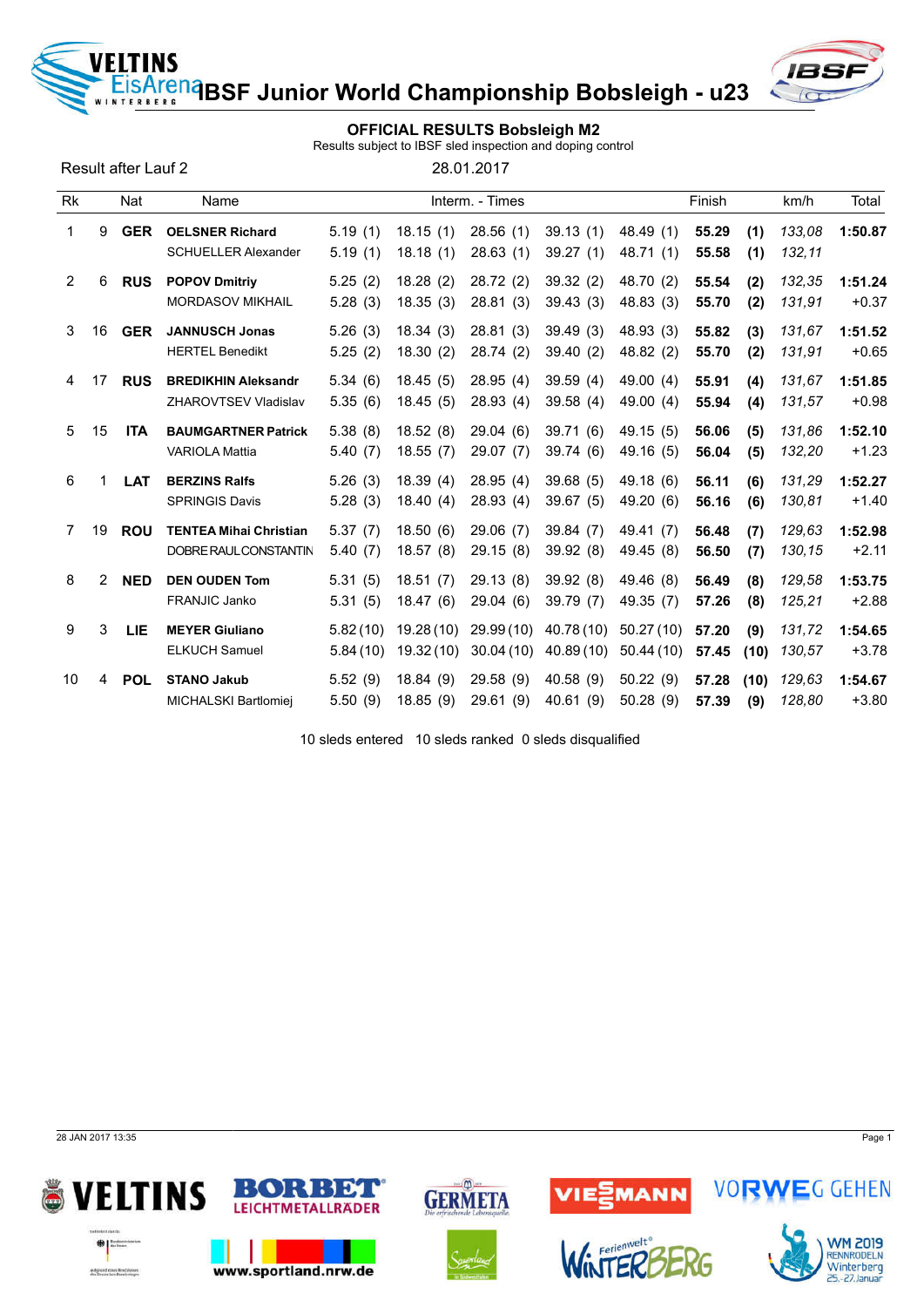<mark><sup>na</sup>BSF Junior World Championship Bobsleigh - u23</mark>



## OFFICIAL RESULTS Bobsleigh W2

Results subject to IBSF sled inspection and doping control

Result after Lauf 2 28.01.2017

VELTINS

| <b>Rk</b> |    | Nat        | Name                          |         |           | Interm. - Times |                     |          | Finish |     | km/h   | Total   |
|-----------|----|------------|-------------------------------|---------|-----------|-----------------|---------------------|----------|--------|-----|--------|---------|
|           |    | <b>GER</b> | <b>KALICKI Kim</b>            | 5.69(1) | 19.12(1)  | 29.82 (1)       | 40.71 (1)           | 50.33(1) | 57.37  | (1) | 129.54 | 1:54.74 |
|           |    |            | <b>GERICKE Lisa-Sophie</b>    | 5.73(1) | 19.14(1)  | 29.85 (1)       | 40.73 (1)           | 50.33(1) | 57.37  | (1) | 129.63 |         |
|           | 6  | <b>RUS</b> | <b>CHERNYKH Lubov</b>         | 5.75(2) | 19.18(2)  | 29.92(2)        | 40.92(2)            | 50.64(2) | 57.80  | (2) | 127,43 | 1:55.76 |
|           |    |            | <b>BELOMESTNYKH Yulia</b>     | 5.76(2) | 19.21(2)  |                 | 29.98 (2) 41.02 (2) | 50.76(2) | 57.96  | (2) | 127.02 | $+1.02$ |
| 3         | 5. | <b>RUS</b> | <b>OSIPENKO Alena</b>         | 5.78(3) | 19.26(3)  | 30.09(3)        | 41.12 (3)           | 50.85(3) | 57.99  | (3) | 128.11 | 1:56.10 |
|           |    |            | MAMEDOVA Elena                | 5.79(3) | 19.28(3)  | 30.09(3)        | 41.17 (3)           | 50.92(3) | 58.11  | (3) | 127.61 | $+1.36$ |
| 4         | 4  | <b>ROU</b> | <b>GHEAUS Daniela Florina</b> | 6.07(4) | 19.68(4)  | 30.55(4)        | 41.62 (4)           | 51.38(4) | 58.58  | (4) | 127,38 | 1:57.60 |
|           |    |            | VLAD Teodora Andreea          | 6.08(4) | 19.74 (4) | 30.63(4)        | 41.84 (4)           | 51.73(4) | 59.02  | (4) | 126.36 | $+2.86$ |

4 sleds entered 4 sleds ranked 0 sleds disqualified

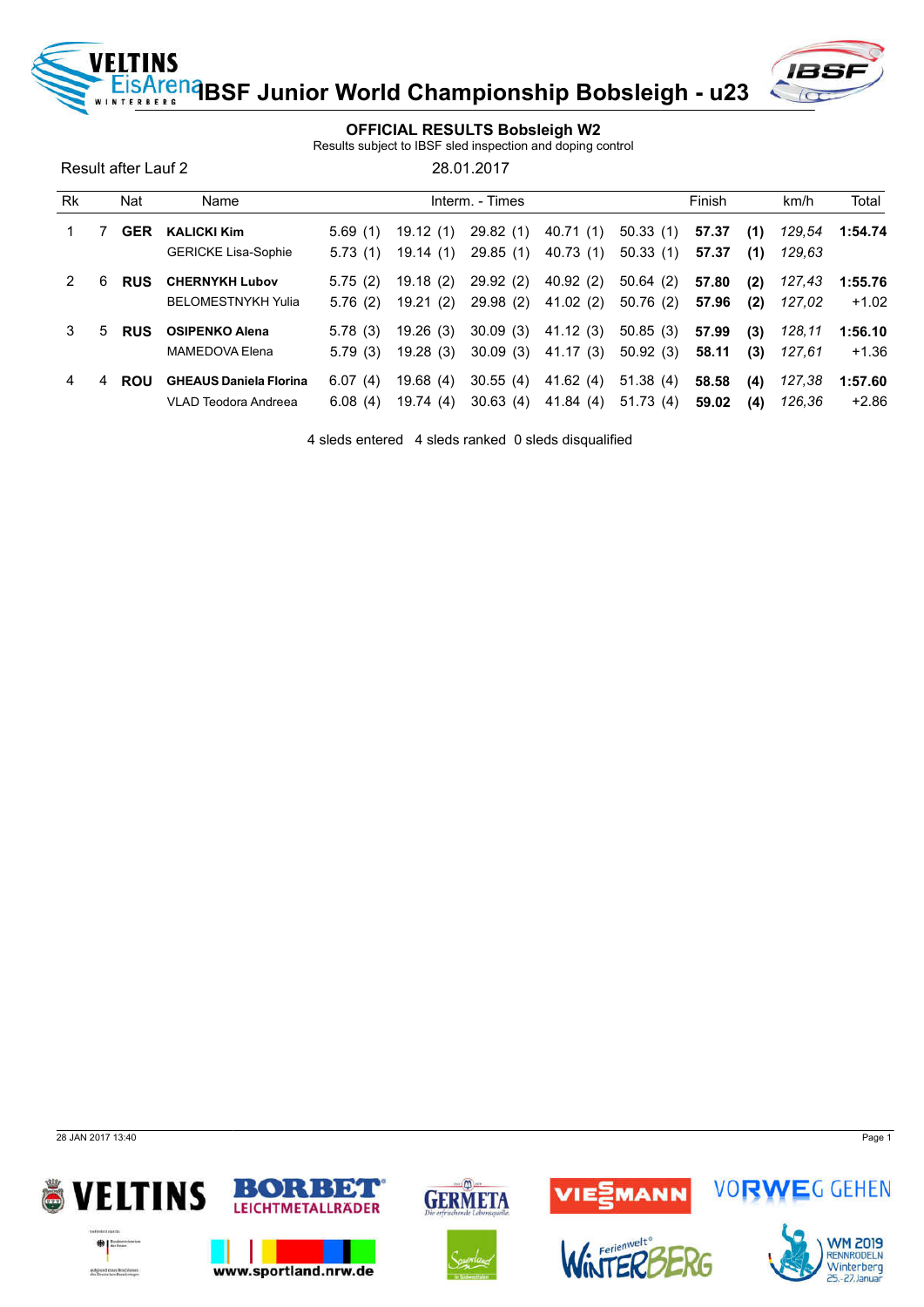

## OFFICIAL RESULTS Bobsleigh M2

Results subject to IBSF sled inspection and doping control

Result after Lauf 2 28.01.2017

| <b>Rk</b>             |                 | Nat        | Name                                                   |                      |                          | Interm. - Times         |                                                                                                                                                    |                          | Finish         |              | km/h             | Total              |
|-----------------------|-----------------|------------|--------------------------------------------------------|----------------------|--------------------------|-------------------------|----------------------------------------------------------------------------------------------------------------------------------------------------|--------------------------|----------------|--------------|------------------|--------------------|
| 1                     | 9               | <b>GER</b> | <b>OELSNER Richard</b><br><b>SCHUELLER Alexander</b>   | 5.19(1)<br>5.19(4)   | 18.15(1)<br>18.18(3)     | 28.56(1)<br>28.63(3)    | 39.13(1)<br>39.27(3)                                                                                                                               | 48.49 (1)<br>48.71 (3)   | 55.29<br>55.58 | (1)<br>(3)   | 133,08<br>132,11 | 1:50.87            |
| $\mathbf{2}^{\prime}$ | 13              | <b>GER</b> | <b>NOLTE Pablo</b><br><b>WEBER Christopher</b>         | 5.19(1)<br>5.18(2)   | 18.19(2)<br>18.15(2)     | 28.64(2)<br>28.57(2)    | 39.27(2)<br>39.19(1)                                                                                                                               | 48.68 (5)<br>48.59 (1)   | 55.50<br>55.43 | (5)<br>(1)   | 132,79<br>132,64 | 1:50.93<br>$+0.06$ |
| 3                     | 8               | <b>CZE</b> | <b>DVORAK Dominik</b><br>SINDELAR Jan                  | 5.19(1)<br>5.18(2)   | 18.24(3)<br>18.21(4)     | 28.69(6)<br>28.69(4)    | 39.28(4)<br>39.32(4)                                                                                                                               | 48.64 (2)<br>48.76 (4)   | 55.47<br>55.65 | (3)<br>(4)   | 133,23<br>132,30 | 1:51.12<br>$+0.25$ |
| 3                     | 14              | <b>GER</b> | <b>BUCHMUELLER Bennet</b><br><b>SCHERER Niklas</b>     | 5.23(6)<br>5.17(1)   | 18.24(3)<br>18.14(1)     | 28.68(5)<br>28.55(1)    | 39.33(8)<br>39.19(1)                                                                                                                               | 48.77 (7)<br>48.61 (2)   | 55.64<br>55.48 | (7)<br>(2)   | 132,15<br>132,25 | 1:51.12<br>$+0.25$ |
| 5                     | 10              | <b>GER</b> | <b>HAFER Christoph</b><br><b>KRENZ Paul</b>            | 5.22(4)<br>5.27(7)   | 18.24(3)<br>18.34(7)     | 28.67(3)<br>28.82 (8)   | 39.28(4)<br>39.48(8)                                                                                                                               | 48.66 (4)<br>48.89 (8)   | 55.47<br>55.75 | (3)<br>(7)   | 133,03<br>132,40 | 1:51.22<br>$+0.35$ |
| 6                     | 6               | <b>RUS</b> | <b>POPOV Dmitriy</b><br><b>MORDASOV MIKHAIL</b>        | 5.25(7)<br>5.28(8)   | 18.28(8)<br>18.35(8)     | 28.72 (8)<br>28.81(7)   | 39.32(6)<br>39.43(7)                                                                                                                               | 48.70 (6)<br>48.83 (6)   | 55.54<br>55.70 | (6)<br>(5)   | 132,35<br>131,91 | 1:51.24<br>$+0.37$ |
| 7                     | 7               | <b>SUI</b> | <b>HOLINGER Tim</b><br><b>KUONEN Michael</b>           | 5.26(8)<br>5.29(10)  | 18.26(7)<br>18.38(9)     | 28.69(6)<br>28.86(9)    | 39.27(2)<br>39.48(8)                                                                                                                               | 48.64 (2)<br>48.90 (9)   | 55.46<br>55.79 | (2)<br>(10)  | 133,18<br>131,77 | 1:51.25<br>$+0.38$ |
| 8                     | 5               | <b>RUS</b> | <b>FOMIN Svyatoslav</b><br><b>SAMITOV Ruslan</b>       | 5.22(4)<br>5.23(5)   | 18.24(3)<br>18.25(5)     | 28.67(3)<br>28.73(5)    | 39.32(6)<br>39.41(6)                                                                                                                               | 48.82 (8)<br>48.87 (7)   | 55.72<br>55.77 | (8)<br>(9)   | 130,81<br>131,19 | 1:51.49<br>$+0.62$ |
| 9                     | 12 <sup>°</sup> | <b>RUS</b> | <b>LINUCHEV Ivan</b><br>NEUSTROEV Stanislav            | 5.33(13)<br>5.33(13) | 18.46 (13)<br>18.44 (12) | 28.93(11)<br>28.93 (11) | 39.54(10)<br>39.53(11)                                                                                                                             | 48.94 (10)<br>48.93 (10) | 55.76<br>55.76 | (9)<br>(8)   | 132,59<br>132,74 | 1:51.52<br>$+0.65$ |
| 9                     | 16              | <b>GER</b> | <b>JANNUSCH Jonas</b><br><b>HERTEL Benedikt</b>        | 5.26(8)<br>5.25(6)   | 18.34(9)<br>18.30(6)     | 28.81(9)<br>28.74(6)    | 39.49 (9)<br>39.40(5)                                                                                                                              | 48.93 (9)<br>48.82 (5)   | 55.82<br>55.70 | (10)<br>(5)  | 131,67<br>131,91 | 1:51.52<br>$+0.65$ |
| 11                    | 11              | <b>GBR</b> | <b>BIDDULPH Oliver</b><br>SIMPSON Judah                | 5.31(11)<br>5.32(12) | 18.43 (11)               | 28.92 (10)              | 39.54 (10)<br>18.40 (10) 28.87 (10) 39.52 (10)                                                                                                     | 48.97 (11)<br>48.93 (10) | 55.85<br>55.83 | (11)<br>(11) | 132,01<br>131,86 | 1:51.68<br>$+0.81$ |
| 12 <sup>2</sup>       | 17              | <b>RUS</b> | <b>BREDIKHIN Aleksandr</b><br>ZHAROVTSEV Vladislav     | 5.34(15)<br>5.35(14) | 18.45 (12)<br>18.45 (13) | 28.95 (12)<br>28.93(11) | 39.59(12)<br>39.58(12)                                                                                                                             | 49.00 (12)<br>49.00 (12) | 55.91<br>55.94 | (12)<br>(12) | 131,67<br>131,57 | 1:51.85<br>$+0.98$ |
| 13                    | 15              | <b>ITA</b> | <b>BAUMGARTNER Patrick</b><br><b>VARIOLA Mattia</b>    | 5.38(17)<br>5.40(16) | 18.52 (17)               |                         | 29.04 (14) 39.71 (14) 49.15 (13)<br>18.55 (15) 29.07 (15) 39.74 (14) 49.16 (13)                                                                    |                          | 56.06<br>56.04 | (13)<br>(13) | 131,86<br>132,20 | 1:52.10<br>$+1.23$ |
| 14                    | 1               | <b>LAT</b> | <b>BERZINS Ralfs</b><br><b>SPRINGIS Davis</b>          | 5.26(8)<br>5.28(8)   |                          |                         | 18.39(10) 28.95(12) 39.68(13) 49.18(14)<br>18.40 (10) 28.93 (11) 39.67 (13) 49.20 (14) 56.16 (14) 130,81                                           |                          | 56.11          |              | $(14)$ $131.29$  | 1:52.27<br>$+1.40$ |
| 15                    | 19              | ROU        | <b>TENTEA Mihai Christian</b><br>DOBRE RAUL CONSTANTIN |                      |                          |                         | 5.37 (16) 18.50 (14) 29.06 (15) 39.84 (15) 49.41 (15) 56.48<br>5.40(16) 18.57(17) 29.15(17) 39.92(17) 49.45(17) 56.50 (16) 130,15                  |                          |                |              | $(15)$ 129,63    | 1:52.98<br>$+2.11$ |
| 16                    | 18              | <b>ITA</b> | <b>FONTANA Simone</b><br>UGHI Costantino               |                      |                          |                         | 5.33(13) 18.51(15) 29.11(16) 39.97(17) 49.57(17) 56.59 (17) 129,35<br>5.38 (15) 18.55 (15) 29.11 (16) 39.87 (16) 49.43 (16) 56.47 (15) 129,21      |                          |                |              |                  | 1:53.06<br>$+2.19$ |
| 17                    | 2               | <b>NED</b> | <b>DEN OUDEN Tom</b><br>FRANJIC Janko                  | 5.31(11)             |                          |                         | 18.51 (15) 29.13 (17) 39.92 (16) 49.46 (16) 56.49 (16)<br>5.31 (11) 18.47 (14) 29.04 (14) 39.79 (15) 49.35 (15) 57.26 (17) 125,21                  |                          |                |              | 129,58           | 1:53.75<br>$+2.88$ |
| 18                    | 3               | <b>LIE</b> | <b>MEYER Giuliano</b><br>ELKUCH Samuel                 |                      |                          |                         | 5.82 (19) 19.28 (19) 29.99 (19) 40.78 (19) 50.27 (19) 57.20 (18) 131,72<br>5.84 (19) 19.32 (19) 30.04 (19) 40.89 (19) 50.44 (19) 57.45 (19) 130,57 |                          |                |              |                  | 1:54.65<br>$+3.78$ |

28 JAN 2017 13:12 Page 1





www.sportland.nrw.de



 $\omega$ 



Ferienwelt<sup>o</sup>





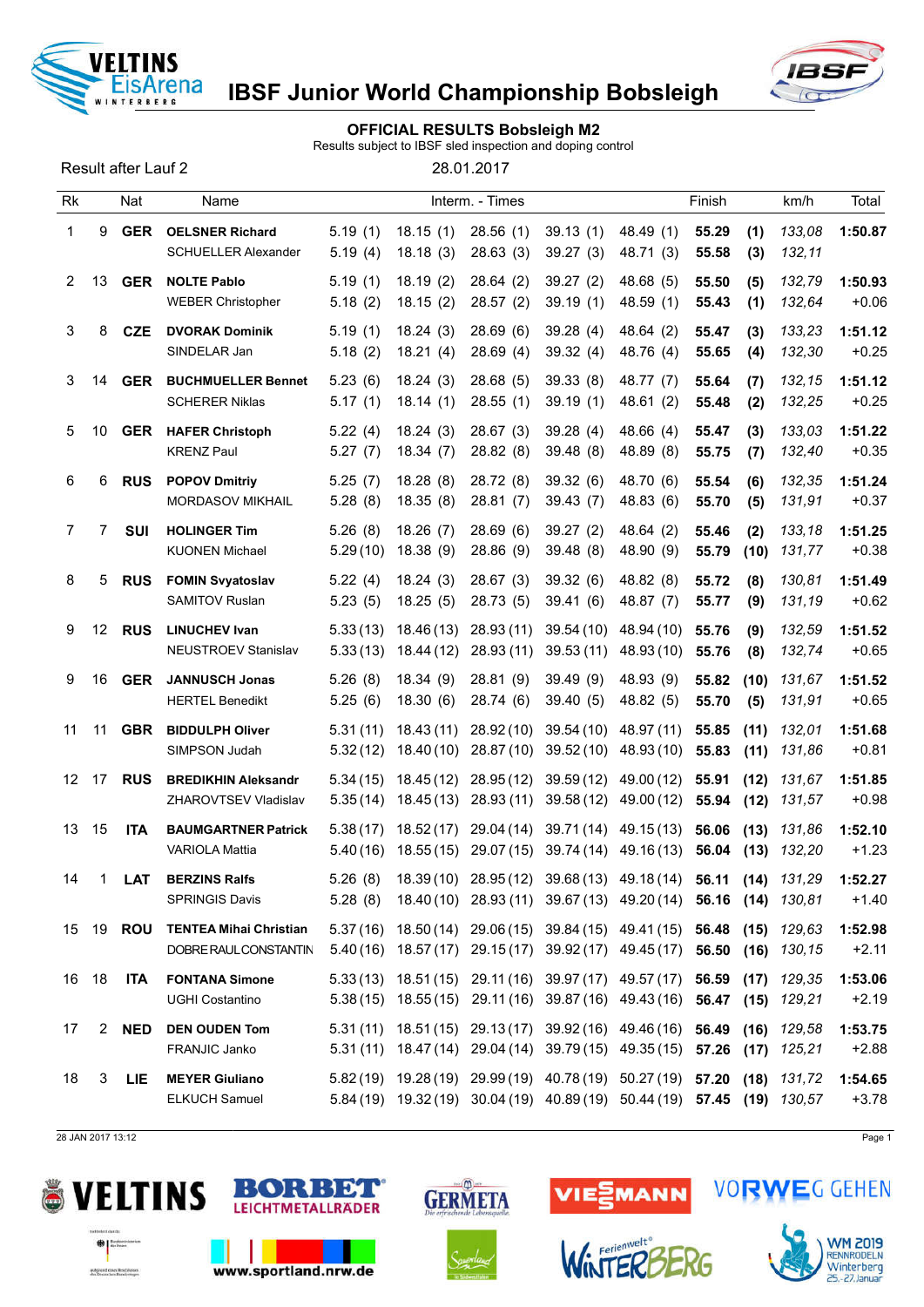



### OFFICIAL RESULTS Bobsleigh M2

Results subject to IBSF sled inspection and doping control

Result after Lauf 2 28.01.2017 2

| Rk | Nat | Name                 | Finish<br>Interm. - Times |  |                                                                                  |  |  |  |  | Total |       |
|----|-----|----------------------|---------------------------|--|----------------------------------------------------------------------------------|--|--|--|--|-------|-------|
|    |     | 19 4 POL STANO Jakub |                           |  | $5.52(18)$ 18.84 (18) 29.58 (18) 40.58 (18) 50.22 (18) 57.28 (19) 129.63 1:54.67 |  |  |  |  |       |       |
|    |     | MICHALSKI Bartlomiej |                           |  | 5.50 (18) 18.85 (18) 29.61 (18) 40.61 (18) 50.28 (18) 57.39 (18) 128,80          |  |  |  |  |       | +3.80 |

19 sleds entered 19 sleds ranked 0 sleds disqualified

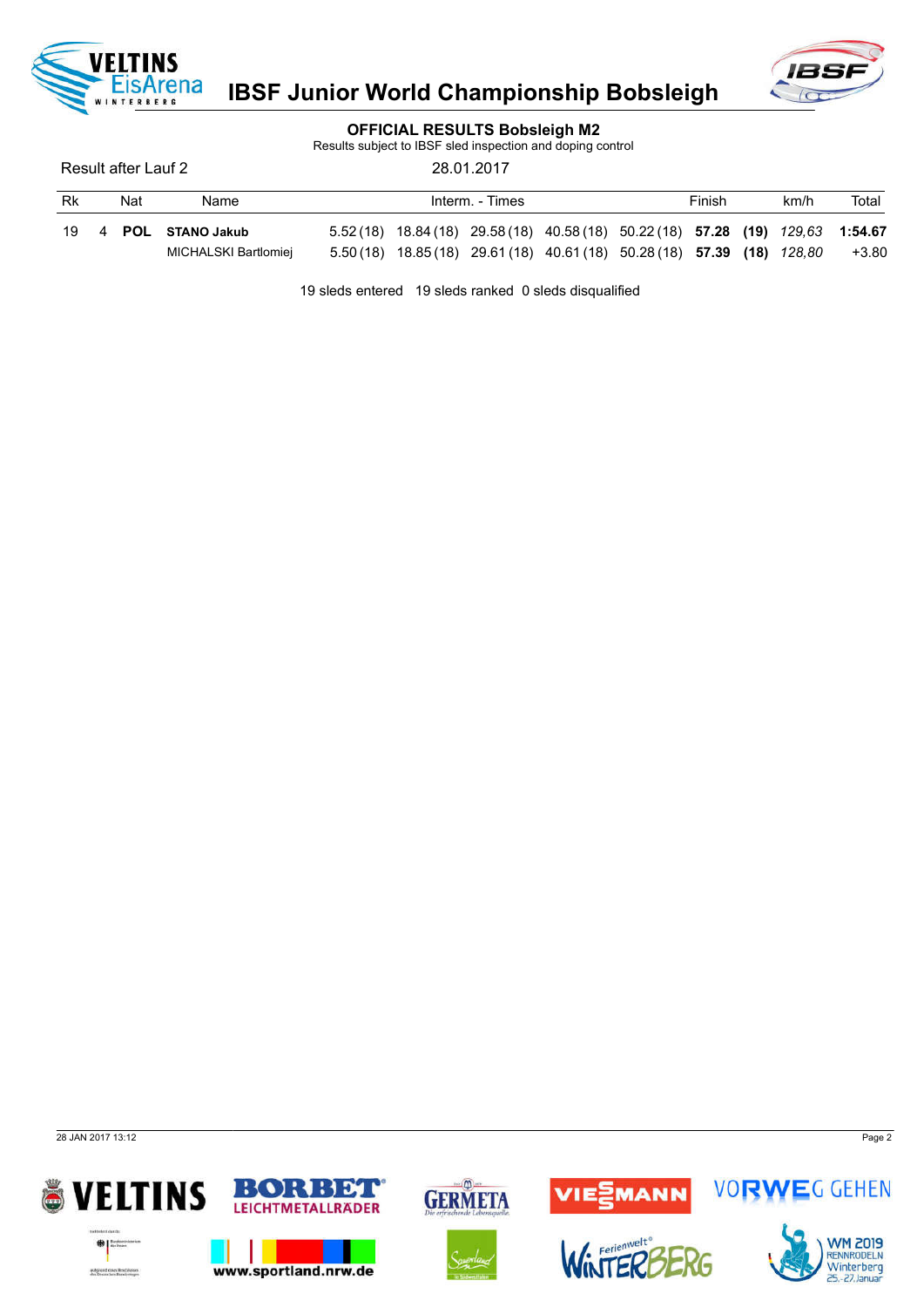<mark>e<sup>na</sup>BSF Junior World Championship Bobsleigh - u23</mark>



### OFFICIAL RESULTS Bobsleigh M4

Results subject to IBSF sled inspection and doping control

Result after Lauf 2 29.01.2017

VELTINS

**RERG** 

| <b>Rk</b> |   | Nat        | Name                               |         |          | Interm. - Times |          |           | Finish |     | km/h   | Total   |
|-----------|---|------------|------------------------------------|---------|----------|-----------------|----------|-----------|--------|-----|--------|---------|
| 1.        | 8 | <b>RUS</b> | <b>POPOV Dmitriy</b>               | 5.18(1) | 18.16(1) | 28.49(1)        | 38.94(1) | 48.19 (1) | 54.88  | (2) | 134,57 | 1:49.82 |
|           |   |            | <b>KAZANTSEV Andrey</b>            | 5.15(1) | 18.08(1) | 28.40 (1)       | 38.90(1) | 48.20(1)  | 54.94  | (1) | 133.97 |         |
|           |   |            | <b>KARDAKOV</b> Ivan               |         |          |                 |          |           |        |     |        |         |
|           |   |            | <b>MORDASOV MIKHAIL</b>            |         |          |                 |          |           |        |     |        |         |
| 2         |   | <b>RUS</b> | <b>BREDIKHIN Aleksandr</b>         | 5.22(2) | 18.18(2) | 28.50(2)        | 38.97(2) | 48.20 (2) | 54.86  | (1) | 135,33 | 1:49.90 |
|           |   |            | <b>GAITIUKEVICH Rostislav</b>      | 5.22(2) | 18.21(2) | 28.54 (2)       | 39.02(2) | 48.31 (2) | 55.04  | (2) | 134,22 | $+0.08$ |
|           |   |            | <b>ZHAROVTSEV Vladislav</b>        |         |          |                 |          |           |        |     |        |         |
|           |   |            | <b>SYSOEV Sergey</b>               |         |          |                 |          |           |        |     |        |         |
| 3         | 2 | <b>ROU</b> | <b>TENTEA Mihai Christian</b>      | 5.35(3) | 18.49(3) | 28.94(3)        | 39.52(3) | 48.85 (3) | 55.58  | (3) | 134,32 | 1:51.36 |
|           |   |            | DOBRE RAUL CONSTANTIN              | 5.34(3) | 18.50(3) | 28.97(3)        | 39.59(3) | 48.96 (3) | 55.78  | (3) | 133,38 | $+1.54$ |
|           |   |            | <b>COJAN lonel Irinel Augustin</b> |         |          |                 |          |           |        |     |        |         |
|           |   |            | <b>BUGHEANU ANDREI ALEXA</b>       |         |          |                 |          |           |        |     |        |         |

3 sleds entered 3 sleds ranked 0 sleds disqualified

29 JAN 2017 11:50 Page 1

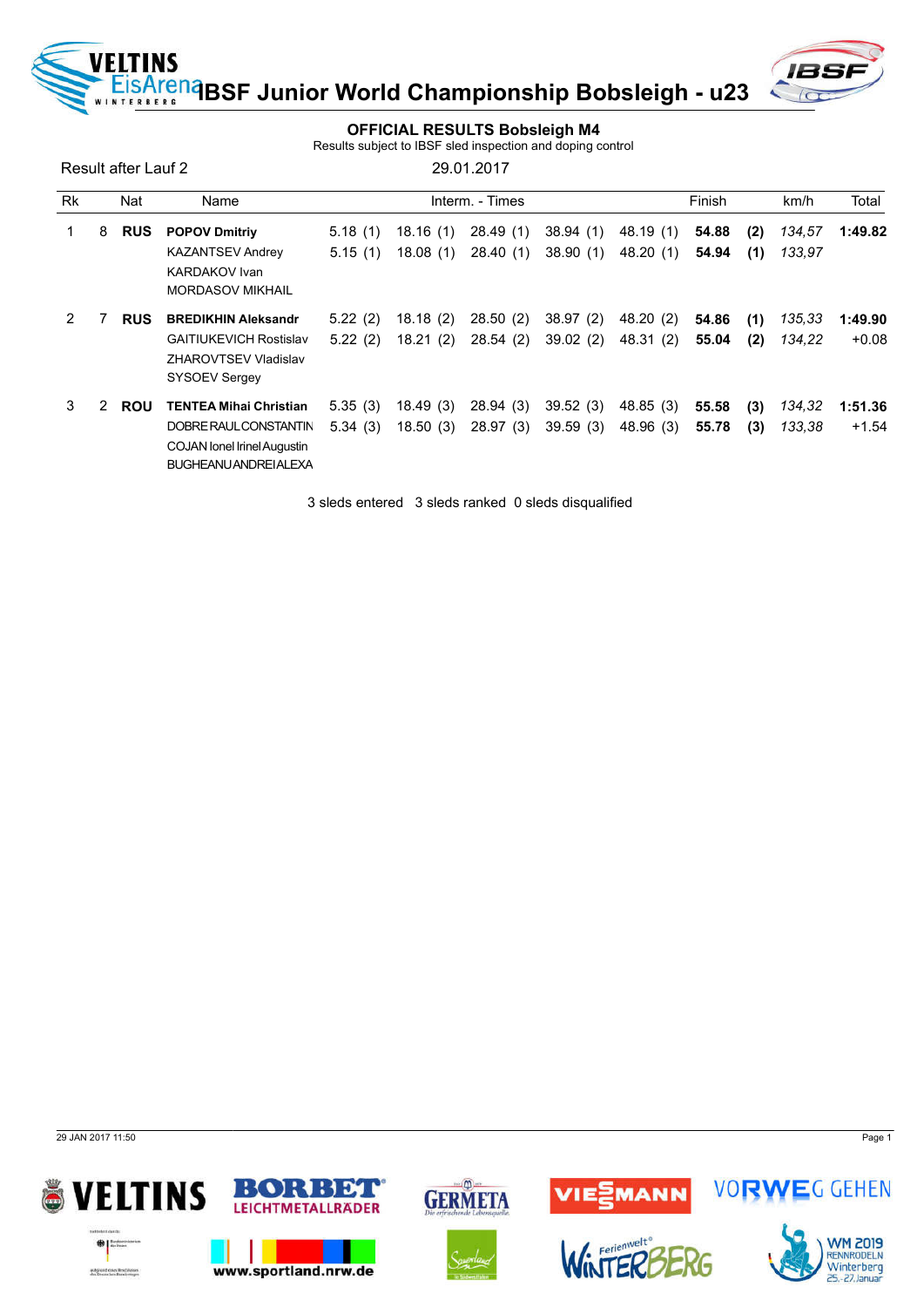

## OFFICIAL RESULTS Bobsleigh M4

Results subject to IBSF sled inspection and doping control

Result after Lauf 2 29.01.2017

| <b>Rk</b> |    | Nat        | Name                                                                                                       |                    |                      | Interm. - Times       |                        |                                                                                                                                                    | Finish         |            | km/h             | Total              |
|-----------|----|------------|------------------------------------------------------------------------------------------------------------|--------------------|----------------------|-----------------------|------------------------|----------------------------------------------------------------------------------------------------------------------------------------------------|----------------|------------|------------------|--------------------|
| 1         | 4  | <b>GER</b> | <b>BUCHMUELLER Bennet</b><br><b>HERTEL Benedikt</b><br><b>SCHERER Niklas</b><br><b>LAURENZ Costa Tonga</b> | 5.14(1)<br>5.13(1) | 18.08(1)<br>18.05(1) | 28.37(1)<br>28.36(1)  | 38.83(1)<br>38.84(1)   | 48.08(1)<br>48.16(1)                                                                                                                               | 54.76<br>54.91 | (1)<br>(1) | 134,73<br>133,67 | 1:49.67            |
| 2         | 6  | GER        | <b>HAFER Christoph</b><br><b>SALZER Michael</b><br><b>KRENZ Paul</b><br><b>REICHLE Markus</b>              | 5.17(3)<br>5.15(2) | 18.13(3)<br>18.10(4) | 28.45(3)<br>28.44(4)  | 38.92(2)<br>38.96(3)   | 48.14 (2)<br>48.24 (3)                                                                                                                             | 54.78<br>54.96 | (2)<br>(3) | 135,28<br>134,17 | 1:49.74<br>$+0.07$ |
| 3         | 8  | <b>RUS</b> | <b>POPOV Dmitriy</b><br><b>KAZANTSEV Andrey</b><br>KARDAKOV Ivan<br><b>MORDASOV MIKHAIL</b>                | 5.18(5)<br>5.15(2) | 18.16(5)<br>18.08(2) | 28.49(5)<br>28.40(2)  | 38.94(3)<br>38.90(2)   | 48.19 (3)<br>48.20 (2)                                                                                                                             | 54.88<br>54.94 | (4)<br>(2) | 134,57<br>133,97 | 1:49.82<br>$+0.15$ |
| 4         | 7  | <b>RUS</b> | <b>BREDIKHIN Aleksandr</b><br><b>GAITIUKEVICH Rostislav</b><br>ZHAROVTSEV Vladislav<br>SYSOEV Sergey       | 5.22(9)<br>5.22(9) | 18.18(6)<br>18.21(8) | 28.50(6)<br>28.54(7)  | 38.97(6)<br>39.02(6)   | 48.20 (4)<br>48.31 (6)                                                                                                                             | 54.86<br>55.04 | (3)<br>(5) | 135,33<br>134,22 | 1:49.90<br>$+0.23$ |
| 5         | 9  | <b>RUS</b> | <b>LINUCHEV Ivan</b><br><b>BURYAKOV Pavel</b><br><b>GNEZDILOV Nikolai</b><br><b>SAMITOV Ruslan</b>         | 5.20(8)<br>5.20(8) | 18.22(8)<br>18.19(7) | 28.55(8)<br>28.53(6)  | 39.06(7)<br>38.99(5)   | 48.32 (7)<br>48.27 (4)                                                                                                                             | 55.00<br>54.97 | (6)<br>(4) | 135,28<br>135,03 | 1:49.97<br>$+0.30$ |
| 6         | 13 | <b>GER</b> | <b>OELSNER Richard</b><br>RADEMACHER Marc<br><b>KNOETZSCH Phillipp</b><br><b>SCHUELLER Alexander</b>       | 5.15(2)<br>5.15(2) | 18.10(2)<br>18.09(3) | 28.43(2)<br>28.43(3)  | 38.95(4)<br>38.96(3)   | 48.28 (5)<br>48.30 (5)                                                                                                                             | 54.99<br>55.05 | (5)<br>(6) | 134,42<br>133,63 | 1:50.04<br>$+0.37$ |
| 7         | 11 | <b>GBR</b> | <b>BIDDULPH Oliver</b><br><b>GLEESON Nicholas</b><br><b>LETTS Ryan</b><br>SIMPSON Judah                    | 5.19(6)<br>5.18(5) | 18.15(4)<br>18.16(5) | 28.48 (4)<br>28.52(5) | 38.96(5)<br>39.04(7)   | 48.28 (5)<br>48.33 (7)                                                                                                                             | 55.01<br>55.10 | (7)<br>(7) | 134,17<br>133,72 | 1:50.11<br>$+0.44$ |
| 8         | 10 | <b>GER</b> | <b>NOLTE Pablo</b><br><b>MAIR Alexander</b><br><b>WEBER Christopher</b><br><b>SOMMER Matthias</b>          | 5.17(3)<br>5.19(7) | 18.18(6)<br>18.18(6) | 28.54 (7)<br>28.57(8) | 39.08(8)<br>39.12(8)   | 48.40 (8)<br>48.45 (8)                                                                                                                             | 55.13<br>55.25 | (8)<br>(8) | 134,27<br>133,48 | 1:50.38<br>$+0.71$ |
| 9         | 5  | <b>CZE</b> | <b>DVORAK Dominik</b><br>SINDELAR Jan<br>KOPRIVA Jaroslav<br><b>ZALESKY Dominik</b>                        | 5.19(6)<br>5.18(5) | 18.24(9)<br>18.28(9) | 28.63(9)<br>28.72 (9) | 39.17 (9)<br>39.30 (9) | 48.48 (9)<br>48.65 (9)                                                                                                                             | 55.22<br>55.43 | (9)<br>(9) | 134,07<br>133,38 | 1:50.65<br>$+0.98$ |
| 10        | 12 | <b>ITA</b> | <b>BAUMGARTNER Patrick</b><br><b>FONTANA Simone</b><br><b>UGHI Costantino</b><br><b>VARIOLA Mattia</b>     |                    |                      |                       |                        | 5.35 (11) 18.50 (12) 28.94 (11) 39.51 (11) 48.86 (12) 55.63 (12) 133,77<br>5.31 (10) 18.37 (10) 28.78 (10) 39.36 (10) 48.70 (10) 55.45 (10) 134.07 |                |            |                  | 1:51.08<br>$+1.41$ |

29 JAN 2017 11:30 Page 1





www.sportland.nrw.de



 $\omega$ 





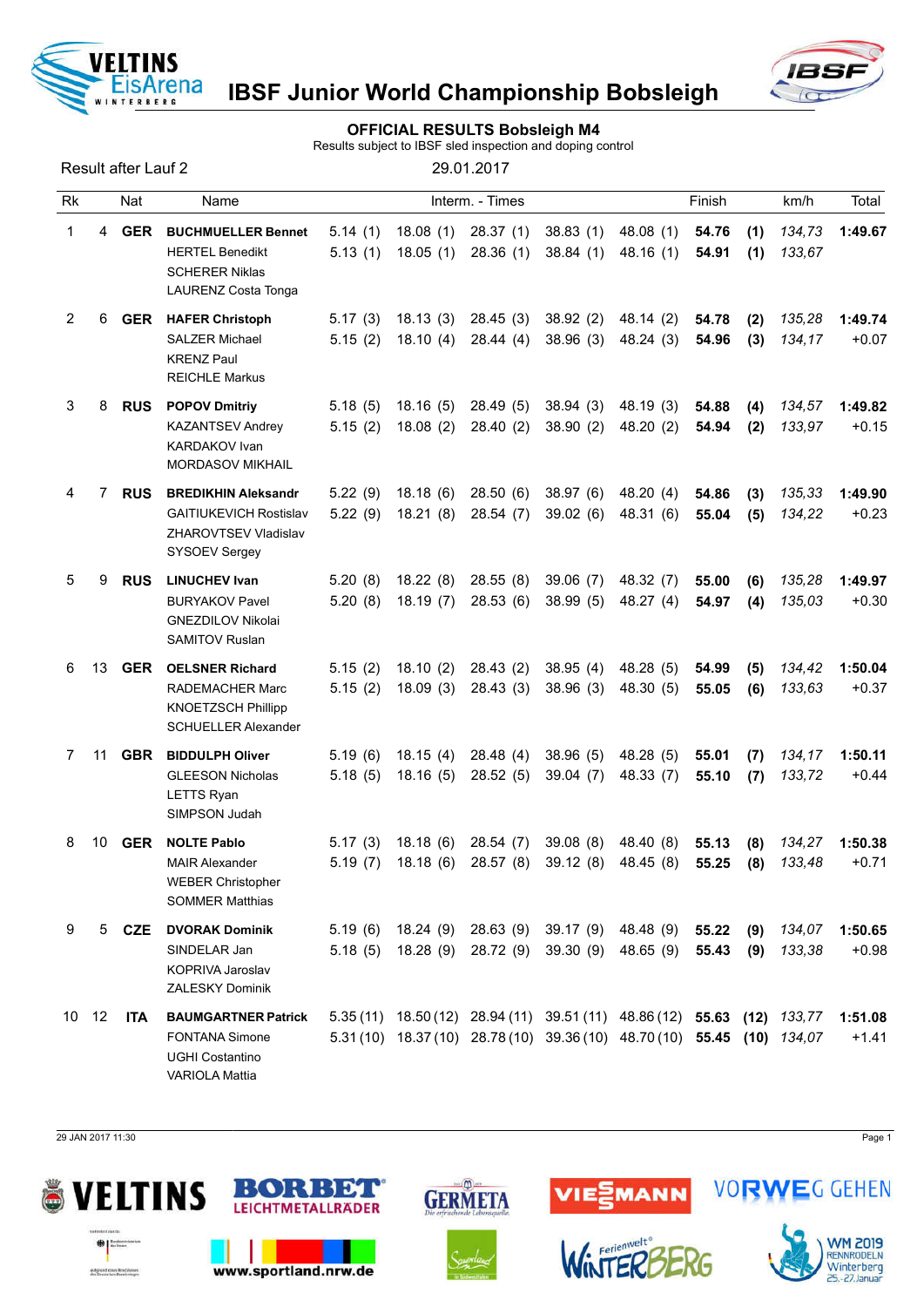



### OFFICIAL RESULTS Bobsleigh M4

Results subject to IBSF sled inspection and doping control

Result after Lauf 2 29.01.2017

| <b>Rk</b> |   | Nat        | Name                                                                                                                         |          |                      | Interm. - Times |                     |                                                                                                  | Finish                   |              | km/h             | Total              |
|-----------|---|------------|------------------------------------------------------------------------------------------------------------------------------|----------|----------------------|-----------------|---------------------|--------------------------------------------------------------------------------------------------|--------------------------|--------------|------------------|--------------------|
| 11        | 2 | <b>ROU</b> | <b>TENTEA Mihai Christian</b><br>DOBRE RAUL CONSTANTIN<br><b>COJAN lonel Irinel Augustin</b><br><b>BUGHEANU ANDREI ALEXA</b> | 5.35(11) | 18.49 (11)           | 28.94 (11)      |                     | 39.52 (12) 48.85 (11)<br>$5.34(11)$ $18.50(11)$ $28.97(11)$ $39.59(11)$ $48.96(11)$ <b>55.78</b> | 55.58                    | (11)<br>(11) | 134.32<br>133.38 | 1:51.36<br>$+1.69$ |
| 12        | 3 | <b>ROU</b> | <b>CONSTANTIN Maria Adela</b><br><b>GRECU Andreea</b><br><b>IUBU Valeriu</b><br>CODREANU STEFANALEXA                         | 5.72(12) | $5.71(13)$ 19.02(13) |                 |                     | 29.54 (13) 40.18 (13) 49.55 (13) 56.32 (13)<br>19.07 (12) 29.62 (12) 40.27 (12) 49.66 (12) 56.48 |                          | (12)         | 133,87<br>133.03 | 1:52.80<br>$+3.13$ |
|           |   | <b>SUI</b> | <b>HOLINGER Tim</b><br><b>KNUSER Alain</b><br><b>TANNER Marco</b><br><b>DOERIG Marco</b>                                     |          | $5.34(10)$ 18.46(10) |                 | 28.87(10) 39.38(10) | 48.68 (10)                                                                                       | 55.38 (10)<br><b>DNS</b> |              | 134,62           | 55.38              |

13 sleds entered 12 sleds ranked 0 sleds disqualified

29 JAN 2017 11:30 Page 2